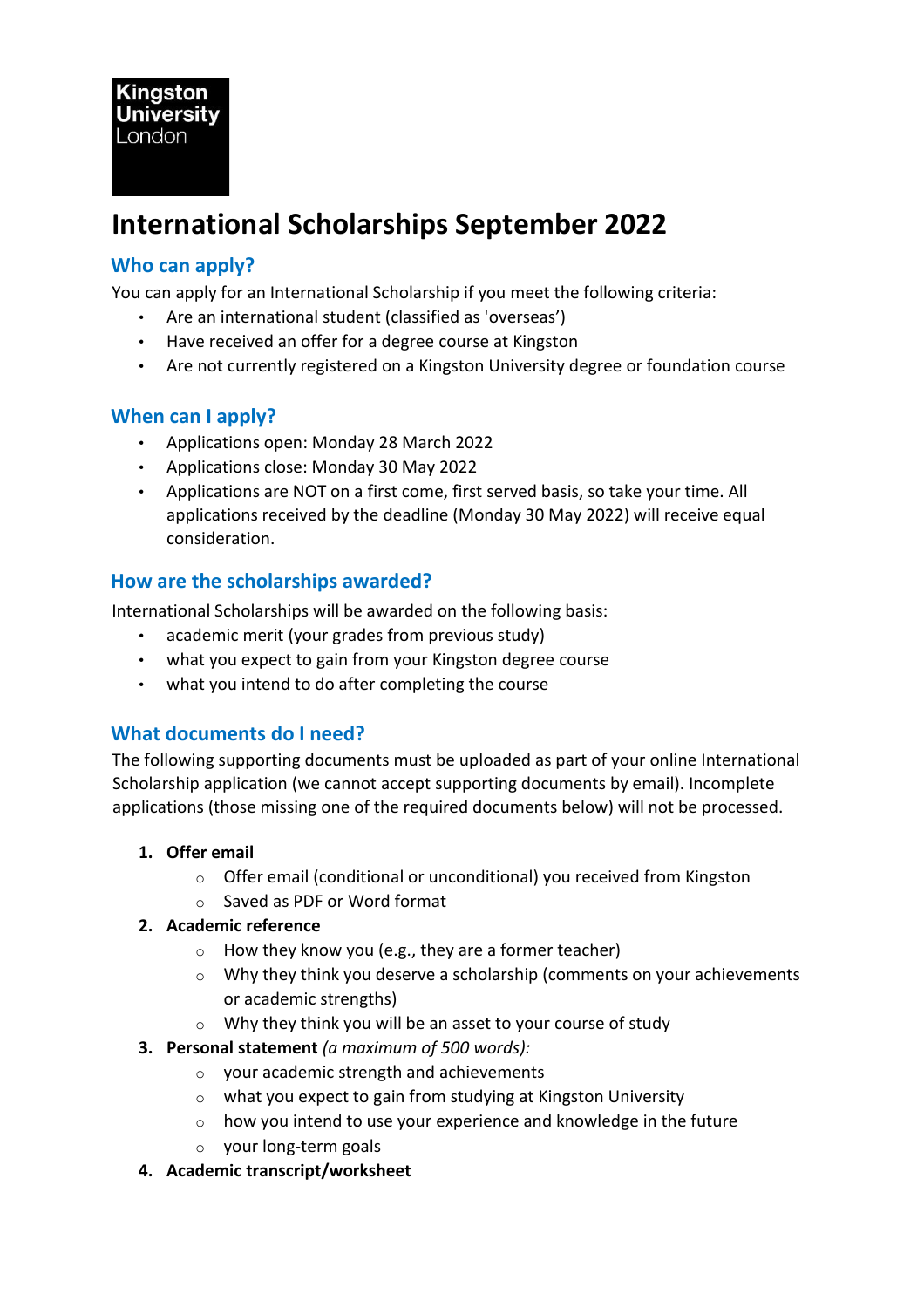- $\circ$  If your final transcripts will not be available before the application deadline, you should submit your most recent transcript/worksheet with grades *to date*.
- o We will make a decision based on the grades that you *provide on the transcript*, not the grades that you *expect*.

#### **What is my Kingston Student ID number?**

• Your Kingston Student ID number will be a seven-digit number starting with K (e.g., K1234567) on your course offer email.

#### **What happens after I apply?**

- You will receive a confirmation email after you submit your application (same day)
- We will email all students with a final decision by mid-July 2022.
- The Scholarships Committee makes the final decision on applications and does not correspond with applicants. The decision of the committee is final.

#### **Can I apply for an international scholarship and a loyalty bursary?**

• Yes, you will still be eligible to apply for one of our loyalty bursaries. You will find all necessary information and the application form on My Kingston (the University's intranet) after enrolment.

# **Can I apply for an international scholarship and a faculty scholarship?**

• Yes, you can apply for more than one Kingston University scholarship. If you are awarded more than one Kingston University scholarship, you will only be able to accept one Kingston University scholarship.

#### **Can I apply for an international scholarship and an external scholarship?**

• Yes, if you are awarded a scholarship from Kingston University, this may be

combined with an externally awarded scholarship as well.

#### **How is the international scholarship discounted from my fees?**

• If you are paying by instalments, you will receive the £5,000 deduction on your final instalments. If you are paying your full tuition fees in advance, you should deduct the £5,000 from your total fees (e.g., if your fees are £13,500 and you are awarded a £5,000 scholarship, you should pay £8,500).

#### **What if I defer my admission or change my course?**

- The scholarship must be used for the course and intake (September 2022) you specify in your International Scholarship application
- If you change your course or defer, you will lose your International Scholarship.

# **Can I apply without a final transcript?**

• Yes, you may still apply. You just need to provide your most recent transcript